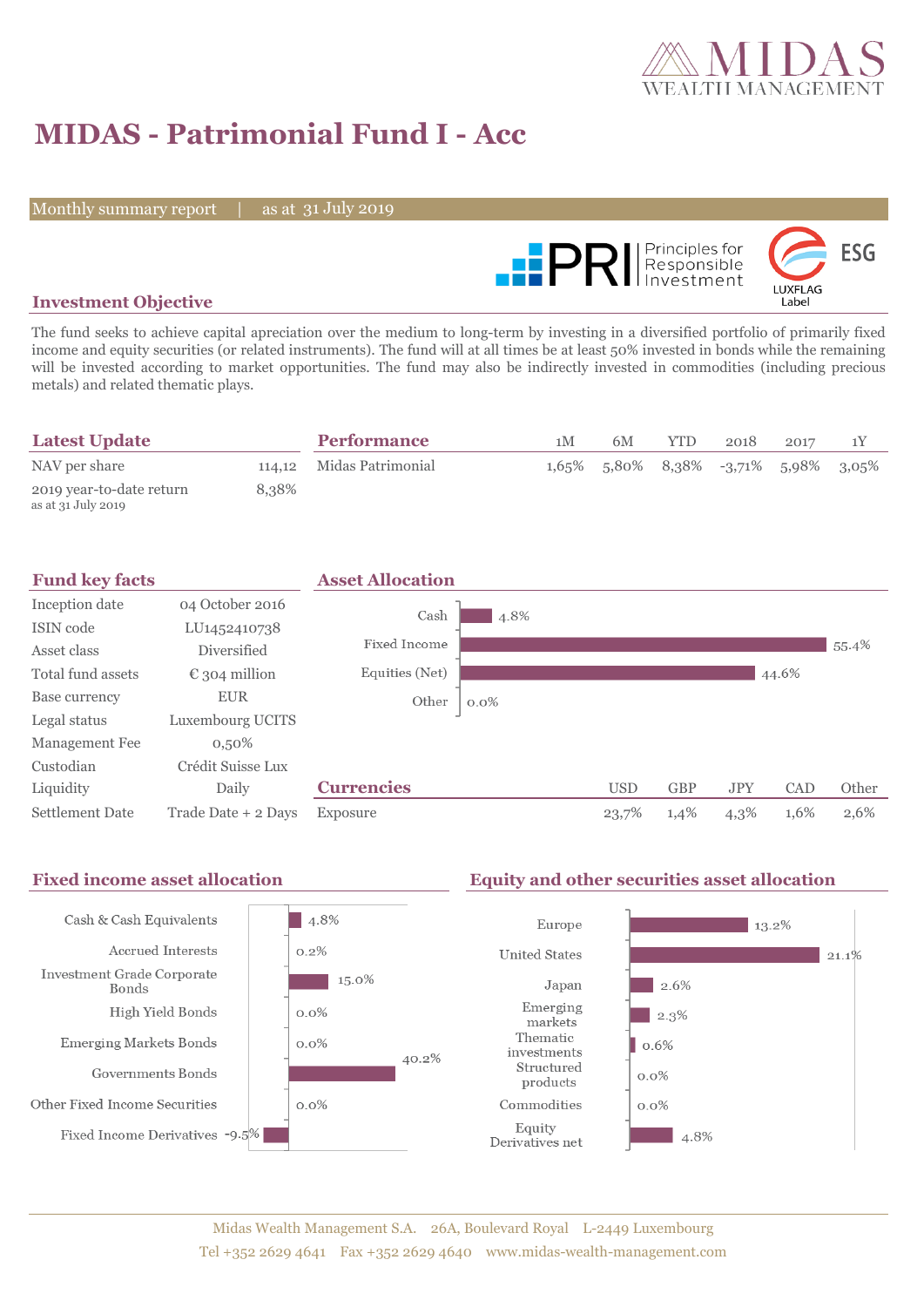

# **MIDAS - Patrimonial Fund I - Acc**

Monthly summary report

31 July 2019

| Top 10 fixed income holdings          | <b>YTM</b> | Rating     | Weigh |
|---------------------------------------|------------|------------|-------|
| DEUTSCHLAND REP : DBR 0 1/2 08/15/27  | $-0.6%$    | AAA        | 6,3%  |
| NETHERLANDS GOVT: NETHER 0 3/4 07     | $-0.4%$    | AAA        | 3,6%  |
| BTPS: BTPS 2 02/01/28                 | 1,3%       | <b>BBB</b> | 2,9%  |
| EUROPEAN INVT BK : EIB o 3/8 07/16/25 | $-0,5%$    | AAA        | 2,8%  |
| AGENCE FRANCAISE : AGFRNC 0 1/8 11/1! | $-0.4%$    | AA         | 2,7%  |
| BOTS: BOTS $o$ 02/14/20               | $-0.2%$    | <b>BBB</b> | 2,1%  |
| ALLIANDER: ALLRNV 07/8 04/22/26       | $-0.1%$    | $AA-$      | 2,1%  |
| SPANISH GOV'T: SPGB 1.6 04/30/25      | $-0.2%$    | $BBB+$     | 1,9%  |
| DEUTSCHLAND REP: DBR 1 1/4 08/15/48   | 0,1%       | AAA        | 1,5%  |
| FRANCE O.A.T.: FRTR 2 05/25/48        | 0.7%       | AA         | 1,4%  |

**Fixed income rating breakdown** 



| Sector             | Weight                                        | <b>Equity sector breakdown</b>                                                                                                                                        |                     |  |
|--------------------|-----------------------------------------------|-----------------------------------------------------------------------------------------------------------------------------------------------------------------------|---------------------|--|
|                    |                                               | <b>Consumer Discretionary</b>                                                                                                                                         | 13.5%               |  |
|                    |                                               | Consumer Staples                                                                                                                                                      | 10.1%               |  |
|                    |                                               | Energy                                                                                                                                                                | 6.0%                |  |
|                    |                                               | Financials                                                                                                                                                            | 13.9%               |  |
|                    |                                               | Health Care                                                                                                                                                           | 15.2%               |  |
|                    |                                               | Information Technology                                                                                                                                                | 15.3%               |  |
| <b>Real Estate</b> | $0,9\%$                                       | Industrials                                                                                                                                                           | 9.2%                |  |
| <b>Health Care</b> | 0,8%                                          | Materials                                                                                                                                                             | 4.3%                |  |
| Industrials        | 0,8%                                          | <b>Communication Services</b>                                                                                                                                         | 6.8%                |  |
|                    |                                               | Utilities                                                                                                                                                             | $\blacksquare$ 1.5% |  |
|                    |                                               | Real Estate                                                                                                                                                           | 4.3%                |  |
|                    | <b>Health Care</b><br><b>Consumer Staples</b> | Information Technolog 1,0%<br>Information Technolog 1,0%<br>Information Technolog 0,9%<br>0,9%<br>$0,9\%$<br>Consumer Discretionar 0,8%<br>Communication Service 0.8% |                     |  |

### **Top 5 funds and other holdings**

| Amundi Japan TOPIX ETF | 2.6% |
|------------------------|------|
| Quaero Bamboo          | 1,5% |